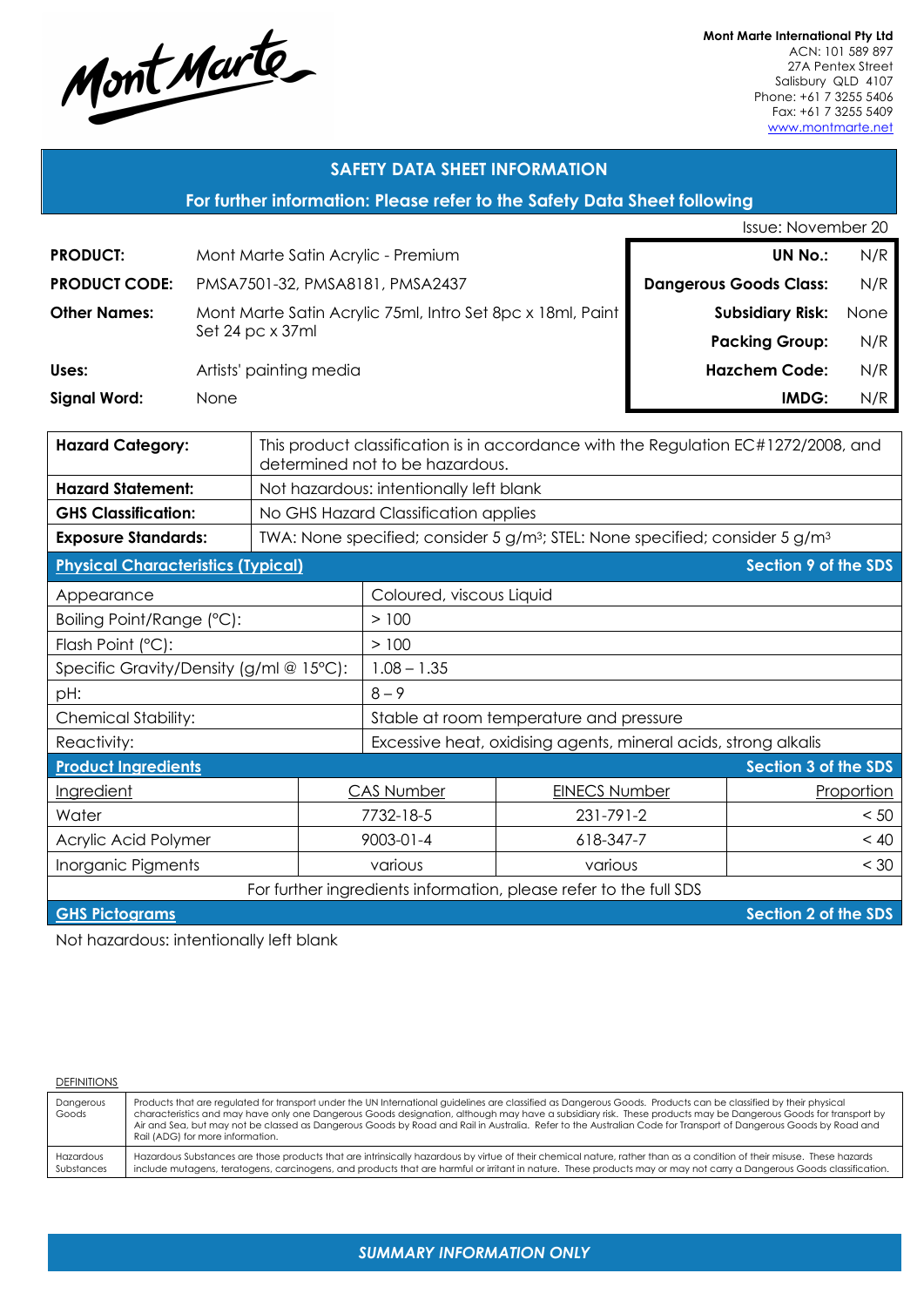

# *1. IDENTIFICATION*

| <b>Product Name:</b>      | Mont Marte Satin Acrylic - Premium                                          |
|---------------------------|-----------------------------------------------------------------------------|
| <b>Product Code:</b>      | PMSA7501-32, PMSA8181, PMSA2437                                             |
| <b>Other Names:</b>       | Mont Marte Satin Acrylic 75ml, Intro Set 8pc x 18ml, Paint Set 24 pc x 37ml |
| <b>Chemical Family:</b>   | Artists' painting media                                                     |
| <b>Molecular Formula:</b> | <b>Mixtures</b>                                                             |
| <b>Recommended Use:</b>   | Artists' painting media                                                     |
| Supplier:                 | Mont Marte International Pty Ltd.                                           |
| ACN:                      | 101 589 897                                                                 |
| <b>Address:</b>           | PO BOX 303, SALISBURY QLD 4107 Australia                                    |
| Telephone:                | +61 7 3255 5406 (During office hours: 9am - 5pm)                            |
| Fax:                      | +61 7 3255 5409                                                             |
| <b>Emergency Phone:</b>   | CHEMCALL®: + 64 4 917 9888                                                  |
| All other inquiries:      | www.montmarte.net                                                           |
|                           |                                                                             |

# *2. HAZARDS IDENTIFICATION*

### **Hazard Category**

This product classification is in accordance with the Regulation EC#1272/2008, and determined not to be hazardous.

#### **GHS Classification**

No GHS Hazard Classification applies

### **GHS Pictograms**

Not hazardous: intentionally left blank

### **Hazard Statement**

Not hazardous: intentionally left blank

### **Hazard Statements**

Not hazardous: intentionally left blank

#### **Precautionary Statements**

Not hazardous: intentionally left blank

## **Dangerous Goods Classification** N/R

### **Signal Word** None

Supplemental Hazard information (EU)58: Not applicable.

| 3. COMPOSITION: Information on Ingredients       |                   |                      |                       |  |  |  |
|--------------------------------------------------|-------------------|----------------------|-----------------------|--|--|--|
| <b>Chemical Ingredient</b>                       | <b>CAS Number</b> | <b>EC Number</b>     | Proportion $(\% v/v)$ |  |  |  |
| Water                                            | 7732-18-5         | 231-791-2            | < 50                  |  |  |  |
| Acrylic Acid Polymer                             | $9003 - 01 - 4$   | 618-347-7            | < 40                  |  |  |  |
| Inorganic Pigments                               | various           | various              | $<$ 30                |  |  |  |
| Organic Pigments                                 | various           | various              | < 15                  |  |  |  |
| 2-amino-2-methylpropanol                         | 124-68-5          | 204-709-8            | $\leq$ 1              |  |  |  |
| Other ingredients determined not to be hazardous | various           | various              | < 20                  |  |  |  |
| Preservative (isothiazolinone mixture)           | 55965-84-9        | 220-239-6; 247-500-7 | $<$ 15 ppm            |  |  |  |

## *4. FIRST AID MEASURES*

## **For advice, contact Poisons Centre https://poisoncentres.echa.europa.eu or your local doctor. Ingestion**

If swallowed, give water to drink. If patient feels unwell, seek medical advice.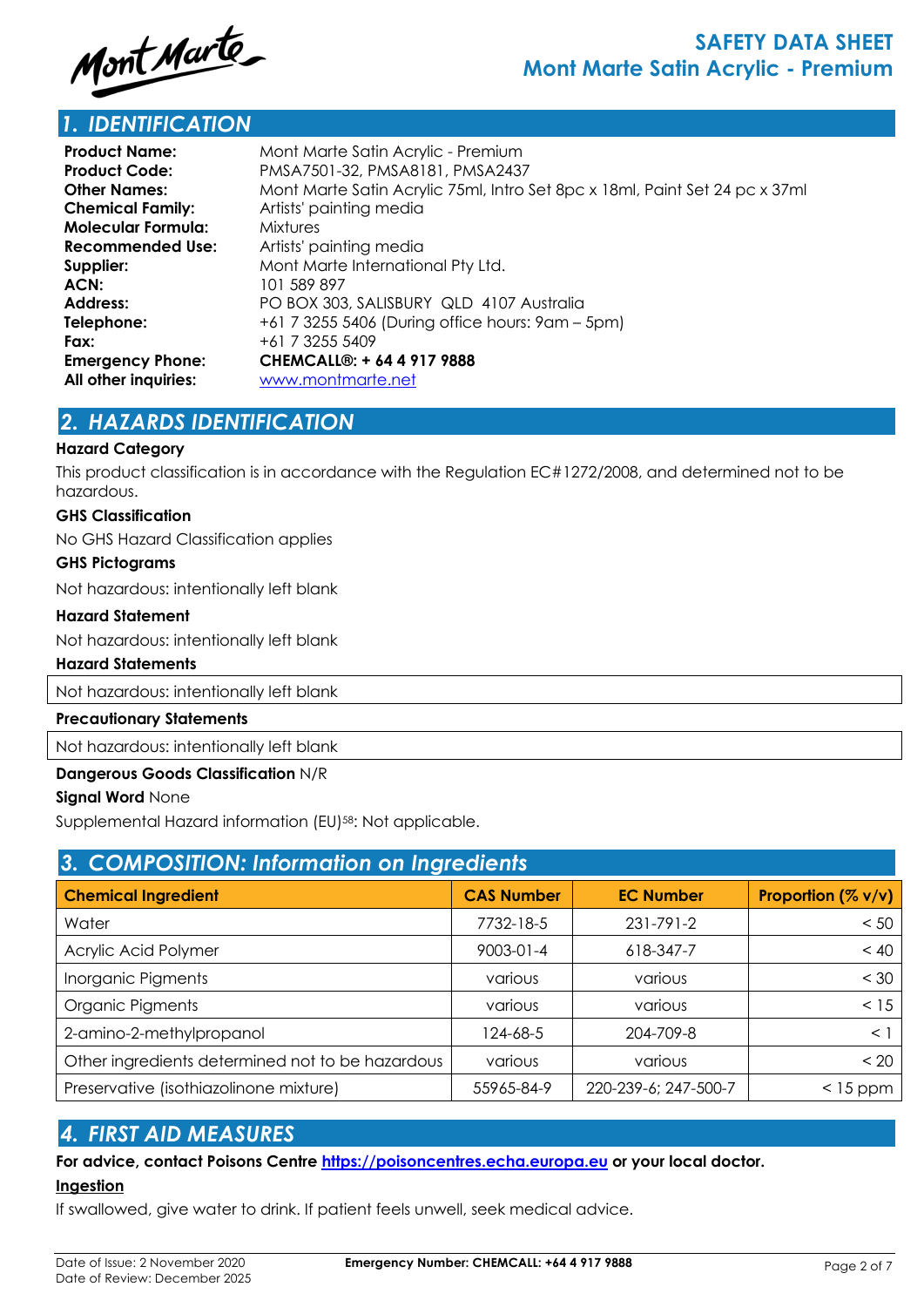Mont Marte

## **Eye Contact**

Flush eyes with large amounts of water until irritation subsides. If irritation persists, seek medical advice.

## **Skin Contact**

Wash off skin with soap and cold water. If irritation or other symptoms develop, seek medical advice.

## **Inhalation**

If exposed, remove to fresh air and keep at rest. If unwell, seek medical advice.

## **First Aid Facilities**

Access to clean, cold water.

## **Medical Attention**

Treat according to symptoms. There are no narcotic effects with this product.

## *5. FIRE FIGHTING MEASURES*

This product is unlikely to pose a combustion risk, nor provide a significant 'fuel' hazard. If possible, segregate the product from the source of the fire, if safe to do so. Allow trained personnel to attend a fire in progress providing fire fighters with this Safety Data Sheet. Prevent extinguishing media from escaping to drains and waterways.

### **Suitable Extinguishing Media**

(For large volume fires.) Alcohol resistant foam, water spray or fine spray mist.

## **Hazards from combustion products**

Carbon monoxide, carbon dioxide, and other organic material

## **Precautions for fire fighters and special protective equipment**

Fully self-contained breathing apparatus

## **Hazchem Code**

N/R

# *6. ACCIDENTAL RELEASE MEASURES*

## **Emergency Procedures**

This product is supplied in small quantities; however, if stored with large quantities of similar packaged product, consider the following action:

- Prevent product from escaping to drains and waterways;
- Contain leaking packaging in a suitable receptacle;
- Prevent vapours or fumes from building up in confined areas;
- Ensure that drain valves are closed at all times (in case of use with fire fighting liquid/foam); and
- Clean up and report spills immediately.

# *7. HANDLING AND STORAGE*

## **Precautions for Safe Handling**

This product is unlikely to present a fire or explosion risk. Under extreme temperatures, this product may burn and decompose, but is unlikely to be a significant fuel source. Vapours in extreme temperatures may be irritating, but are unlikely to pose a significant health risk. Product quantities are usually held as not more than approx. 5 kg.

## **Conditions for Safe Storage**

Store in a cool, dry place away from direct sunlight. Protect containers from physical damage and check regularly for leaks. Avoid release to the environment, store in bunded areas and ensure exit drains are closed.

### **Incompatible Materials**

None established

## *8. EXPOSURE CONTROLS: PERSONAL PROTECTION*

## **National Exposure Standards**

The time weighted average concentration (TWA) for this product is: None specified; consider 5 g/m3, which means the highest allowable exposure concentration in an eight-hour day for a five-day working week. The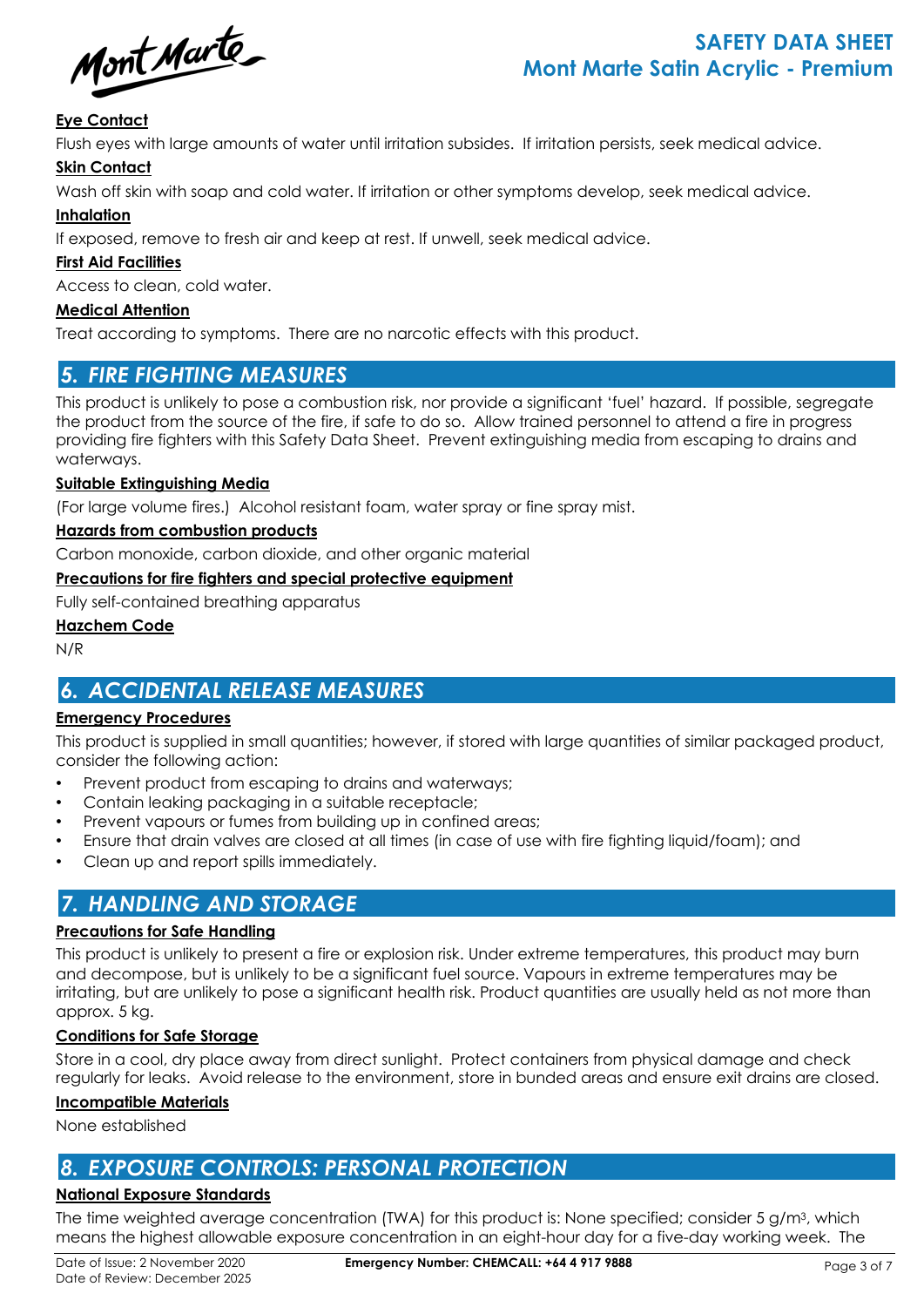

# **SAFETY DATA SHEET Mont Marte Satin Acrylic - Premium**

short term exposure limit (STEL) is: None specified; consider 5 g/m3, which is the maximum allowable exposure concentration at any time. Replacing a TWA or STEL value for some products is a Peak Limitation value (Peak): None applies in this case. In addition to the exposure concentrations may be a subsidiary caution in such cases where the product is a skin sensitiser, represented as (Sen), where None applies in this case.

### **Biological Limit Values (BLV)**

No data available

### **Engineering Controls: Ventilation**

The use of local exhaust ventilation is not essential to control process emissions near the source. Laboratory samples can be handled in a fume hood, but are safely managed at open benches. Consider mechanical ventilation of confined spaces. Explosion proof equipment is not required when handling this product.

It is recommended that standard industrial hygiene practices are employed when using this product, e.g. it is recommended to wash hands after using this product, before eating, drinking, or smoking.

### **Personal Protective Equipment**

**Respiratory Protection:** It is unlikely that vapour concentrations in air may approach or exceed the limits described in the National Exposure Standards; however, it is recommended to use a half-face filter mask to protect from overexposure by inhalation. A type 'A' filter material is considered suitable for this product.

**Eye Protection:** Consider the use of safety glasses when handling this product, as standard industrial hygiene practice; protective eye wear is not essential when using this product.

**Skin/Body Protection:** There is no essential recommended outer-wear required when handling this product. For further information on skin protection, refer to Section 11: Skin Contact effects.

## *9. PHYSICAL AND CHEMICAL PROPERTIES*

| <b>Property</b>            | Unit of measurement | <b>Typical Value</b>     |
|----------------------------|---------------------|--------------------------|
| Appearance                 | None                | Coloured, viscous Liquid |
| <b>Boiling Point/Range</b> | $^{\circ}$ C        | >100                     |
| Flash Point                | $\rm ^{\circ}C$     | > 100                    |
| SG/Density (@ 15°C)        | g/ml; kgm-3         | $1.08 - 1.35$            |
| Vapour Pressure @ 20°C     | kPa                 | No data available        |
| Vapour Density @ 20°C      | g/ml; kgm-3         | No data available        |
| Autoignition Temperature   | $\rm ^{\circ}C$     | No data available        |
| Explosive Limits in Air    | % vol/vol           | No data available        |
| Viscosity @ $20^{\circ}$ C | cPs, mPas           | 500                      |
| Percent volatiles          | % vol/vol           | > 70                     |
| Acidity/alkalinity as pH   | None                | $8 - 9$                  |
| Solubility in Water        | g/l                 | Miscible                 |
| Other solvents             |                     | <b>Alcohols</b>          |

The values listed are indicative of this product's physical and chemical properties. A Certificate of Analysis for each product batch can be made available on request.

# *10. STABILITY AND REACTIVITY*

## **Chemical stability**

Stable at room temperature and pressure

### **Conditions to avoid**

Excessive heat, oxidising agents, mineral acids, strong alkalis

### **Hazardous decomposition products**

Carbon monoxide, carbon dioxide, other complexes on incomplete burning or oxidation

## **Hazardous reactions**

None established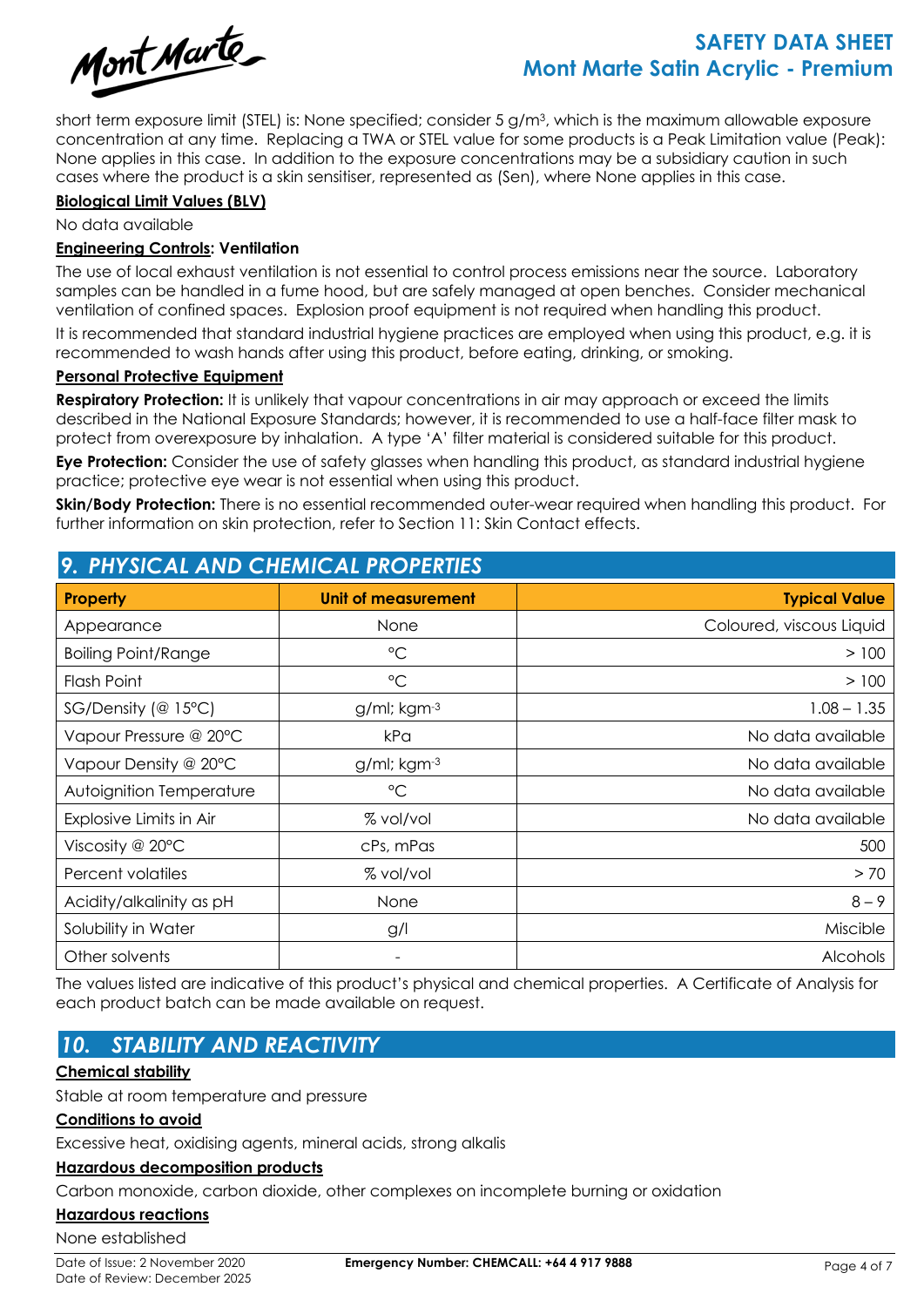Mont Marte

## **Hazardous polymerisation**

Will not occur

# *11. TOXICOLOGICAL INFORMATION*

## **Acute Effects**

### **Ingestion**

This product is not considered to be toxic if ingested but may result in mild narcotic effects. If intentionally misused the product may cause discomfort on swallowing, headaches, and nausea if consumed in a large quantity and likely result in gastric disturbance.

## **Eye Contact**

This product is not considered toxic if in contact with eyes or eye tissue. As with any foreign material there may be some discomfort if eye contact occurs, which can be relieved with First Aid.

## **Skin Contact**

Contact with this product may result in mild irritations evidenced by itchiness or dryness of the affected area. This product is not considered toxic or harmful via contact with skin.

### **Inhalation**

This product may produce mild vapours at elevated temperatures; irritating fumes are unlikely in normal and regular use; it is considered to have no effect via inhalation.

## **Chronic Effects**

There are no known chronic effects associated with this product, and it is considered not to be toxic or harmful via standard routes of exposure.

### **Other Health Effects Information**

Individuals with pre-existing skin or respiratory conditions, such as psoriasis or eczema, may be sensitive to this product.

## **Toxicological Information**

Oral LD50: No data available: consider > 2000 mg/kg Dermal LD50: No data available: consider > 2000 mg/kg

## *12. ECOLOGICAL INFORMATION*

## **Ecotoxicity**

## **Aquatic Toxicity (Acute):**

| Fish Toxicity $LC_{50}$ :        | No data available; consider > 1000 mg/L |
|----------------------------------|-----------------------------------------|
| Daphnia Magna EC <sub>50</sub> : | No data available; consider > 1000 mg/L |
| Blue-green algae:                | No data available; consider > 1000 mg/L |
| Green algae:                     | No data available; consider > 1000 mg/L |

## **Aquatic Toxicity (Chronic):**

| No data available; consider > 1000 mg/L |
|-----------------------------------------|
| No data available; consider > 1000 mg/L |
| No data available; consider > 1000 mg/L |
| No data available; consider > 1000 mg/L |
|                                         |

**Persistence/Biodegradability:** Elements of this product are likely to persist

**Bioaccumulative Potential:** This mixture does not contain any substances that are assessed to be a Persistent, Bioaccumulative and Toxic (PBT) Substance.

**Mobility:** This product (in large quantities) will be mobile on release to the environment, risking contamination of waterways, soils and grasslands

## *13. DISPOSAL CONSIDERATIONS*

### **Disposal Methods**

This product is not considered to pose an environmental threat when dry, and is safe for disposal to landfill. Our company does encourage recycling, and empty packaging is suitable for recycling, recovery or disposal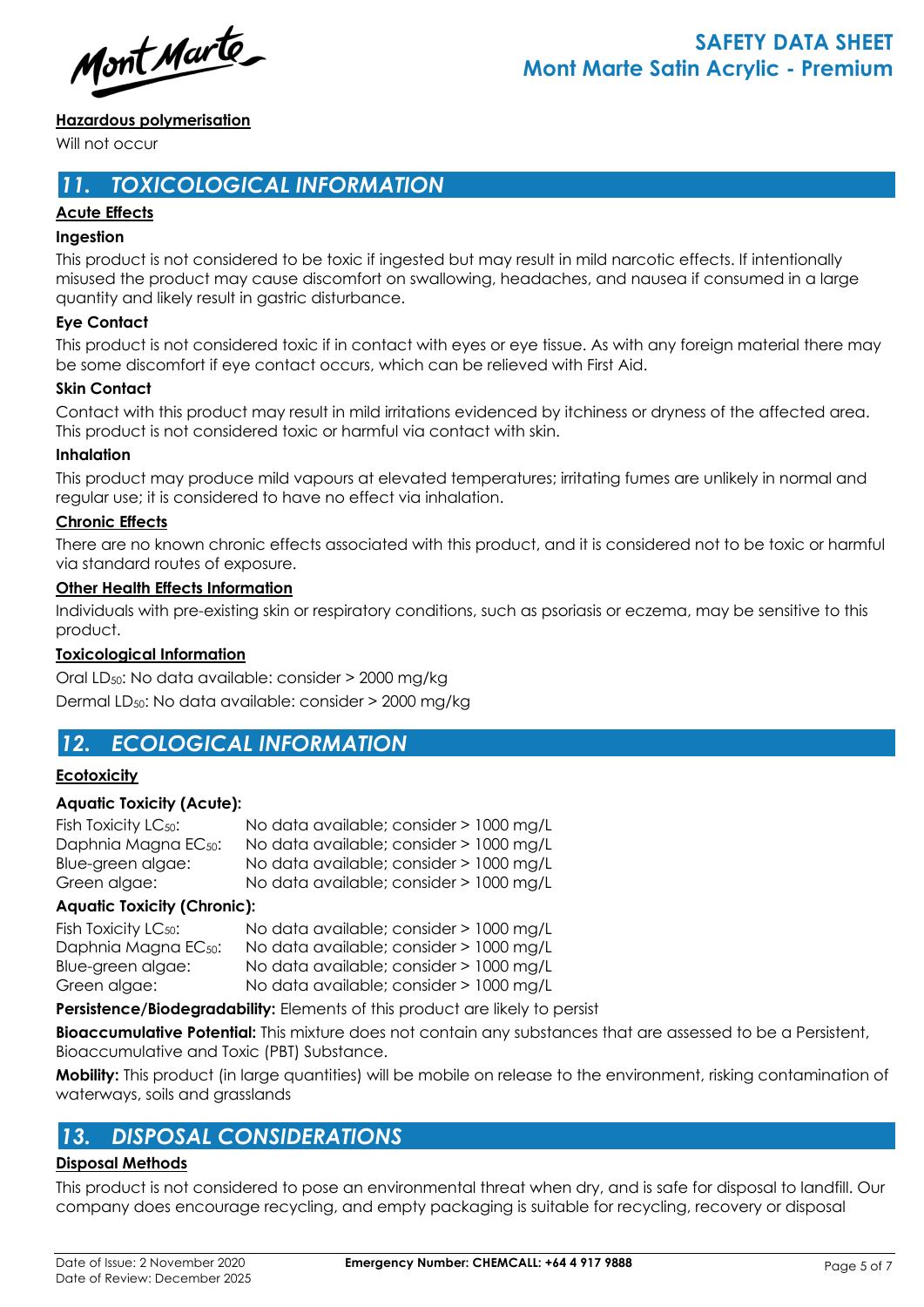

# **SAFETY DATA SHEET Mont Marte Satin Acrylic - Premium**

through a suitably qualified or licensed contractor. Care should be taken to ensure compliance with national and local authorities in these instances. Consult the List of Wastes (LoW) for management.

### **Special Precautions**

Dry product is suitable for disposal by landfill; and, it is discouraged to dispose of these products via municipal sewers, drains, natural streams or rivers. Wet product and packaging should be treated and disposed through chemical waste treatment, or considered for use in recycling. There are no specific instructions for recycling this product or its packaging.

# *14. TRANSPORT INFORMATION*

| <b>Road and Rail Transport</b>        |                                   | <b>Marine Transport</b>               |                                   | <b>Air Transport</b>                  |                                   |
|---------------------------------------|-----------------------------------|---------------------------------------|-----------------------------------|---------------------------------------|-----------------------------------|
| UN No.                                | N/R                               | UN No.                                | N/R                               | UN No.                                | N/R                               |
| <b>Proper Shipping</b><br><b>Name</b> | Paint, paint related<br>materials | <b>Proper Shipping</b><br><b>Name</b> | Paint, paint related<br>materials | <b>Proper Shipping</b><br><b>Name</b> | Paint, paint related<br>materials |
| <b>DG Class</b>                       | N/R                               | <b>DG Class</b>                       | N/R                               | <b>DG Class</b>                       | N/R                               |
| Sub. Risk                             | None                              | Sub. Risk                             | None                              | Sub. Risk                             | <b>None</b>                       |
| <b>Packing Group</b>                  | N/R                               | <b>Packing Group</b>                  | N/R                               | <b>Packing Group</b>                  | N/R                               |
| <b>Hazchem</b>                        | N/R                               | Hazchem                               | N/R                               | Hazchem                               | N/R                               |

### **Dangerous Goods Segregation**

This product is not regulated for transport by Road and Rail.

### **Environmental Hazards**

There are no specific environmental considerations for transport of this product.

### **Special Precautions for Transport**

Transport in bulk according to Annex II of MARPOL and the IBC Code.

## *15. REGULATORY INFORMATION*

**Country/Region:** Australia, Europe, USA, Asia **Inventory:** AICS, ECHA **Status:** Listed **UN Number:** N/R **Dangerous Goods Class:** N/R **Subsidiary Risk:** None **Packing Group:** N/R **Hazchem Code:** N/R **IMDG:** N/R

## *16. OTHER INFORMATION*

**Reasons for Issue:** New manufacturer information; changes and updates in multiple sections.

## **Abbreviations:**

AICS: Australian Inventory of Chemical Substances ATE: Acute Toxicity Estimate CAS Number: Chemical Abstracts Number EC: European Chemical identification number ECHA: Classification and Labelling Inventory EINECS: European Inventory of Existing Chemical Substances GESTIS: German Listing of Hazardous Substance by Occupational Limit Values, occupational medicine GHS: Globally Harmonised System IARC: International Agency for Research on Cancer IUCLID: International Uniform Chemical Information Database